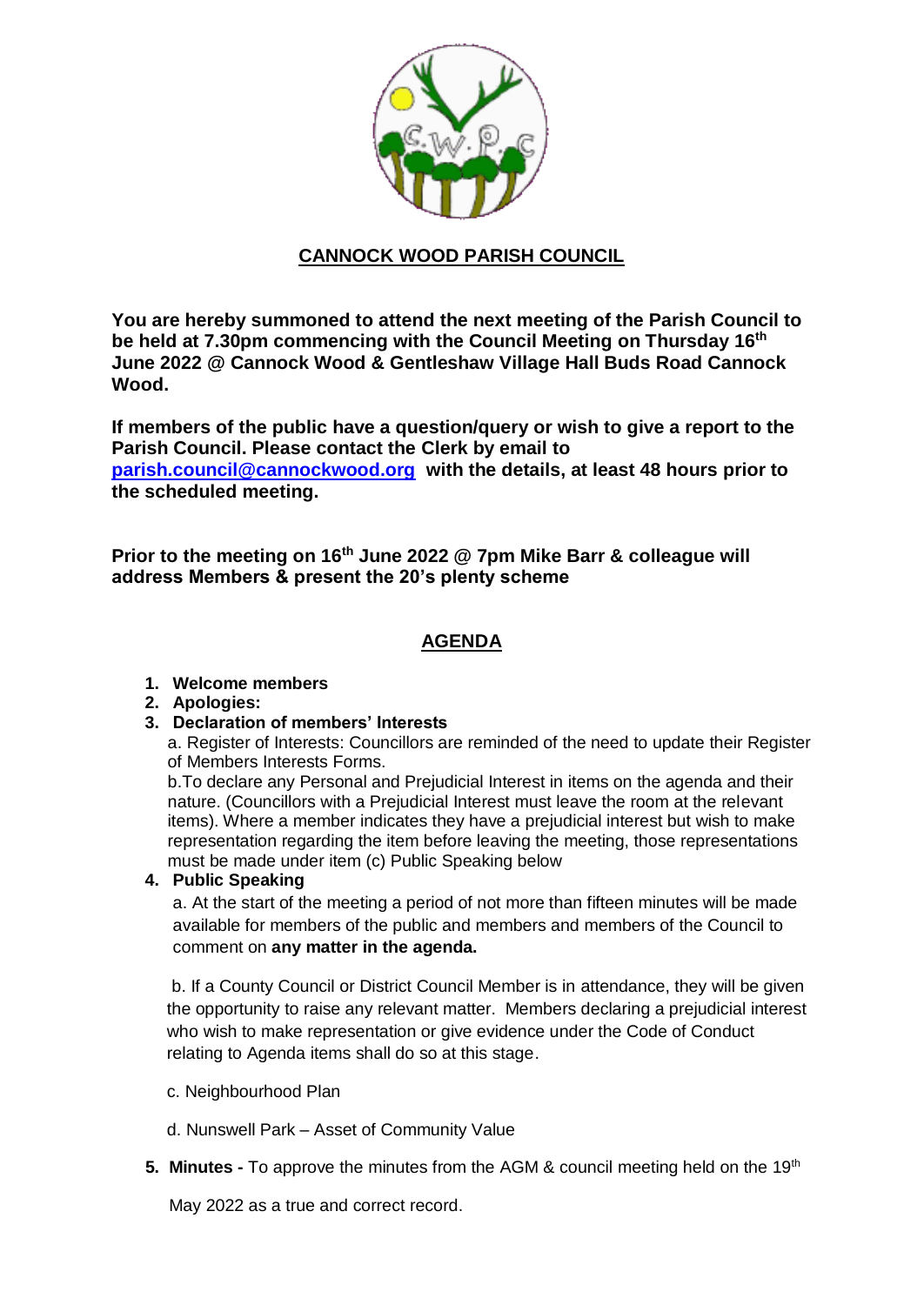#### **6. Matters Arising from the Previous Meeting Not on the Agenda** To discuss items from the minutes not covered on the Agenda

## **7. Highways & Maintenance – potholes – hedgerows**

## **8. To receive reports from Councillor's who have attended outside meetings.**

# **9.Planning Applications for consideration and ratification**

| <b>Application</b><br>No. | <b>Location/address</b>                           | <b>Details of</b><br><b>Application</b>                                                                                      | <b>CWCP</b><br>comment | <b>Status</b>                  |
|---------------------------|---------------------------------------------------|------------------------------------------------------------------------------------------------------------------------------|------------------------|--------------------------------|
| CH/22/0190                | Hill Farm 82 Hayfield<br><b>Hill Cannock Wood</b> | Demolition of 3 buildings to<br>be replaced with 3 dwellings<br>& the conversion of a $4th$<br>buildings into a residential. |                        |                                |
| CH/22/0198                | 23 Pineside Avenue<br>Cannock Wood                | Proposed single storey<br>extensions & new roof                                                                              |                        |                                |
| CH/22/0109                | 19 Pineside Avenue<br>Cannock Wood                | Two storey extension to the<br>side with garage & utility                                                                    | No objections          | Approved<br>$3rd$ June<br>2022 |
| CH/22/0067                | Cairn Doon Buds<br>Road Cannock Wood              | Proposed two storey bay<br>window to frontage                                                                                | No objections          | Approved<br>$9th$ June<br>2022 |

### **10. Finance**

a) Accounts paid and to be paid.

| Date     | Cheque        | Payee               | <b>Details</b>                         | Amount   | <b>VAT</b> |
|----------|---------------|---------------------|----------------------------------------|----------|------------|
|          | <b>Number</b> |                     |                                        |          |            |
| 16.06.22 | 001313        | C E Gracey          | Clerk's June salary                    | 162.12   |            |
| 16.06.22 | 001314        | <b>HMRC</b>         | <b>PAYE</b>                            | 33.40    |            |
| 16.06.22 | 001315        | <b>ES-Print Ltd</b> | <b>NHP</b><br>printing<br>&<br>Jubilee | 755.00   | 10.00      |
|          |               |                     | event banners                          |          |            |
| 16.06.22 | 001316        | C E Gracey          | Expenses $-$ postage &                 | 74.36    |            |
|          |               |                     | insurance for one<br>day               |          |            |
|          |               |                     | event                                  |          |            |
| 16.06.22 | 001317        | Gallagher           | 2022-23 renewal                        | 446.35   |            |
|          |               | Insurance           |                                        |          |            |
| Total    |               |                     |                                        | £1471.33 | £10.00     |

- b) To approve the income received £3092 NHP Grant
- c) To approve the financial statements 1<sup>st</sup> April to 31<sup>st</sup> May 2022

### **1 st April to 31st May 2022**

| <b>Bank Reconciliation</b>        |            | Cash Book Balance                       |            |
|-----------------------------------|------------|-----------------------------------------|------------|
| <b>Current Account</b>            | 37967.66   | C/fwd(Incs) Election Reserves 36,607.47 |            |
| Reserve Account                   | 4.247.71   | Receipts                                | 9,020.00   |
| Less unpresented cheques 6,246.00 |            | Payments                                | 9,658.10   |
| Total                             | £35,969.37 | Balance @ 30 <sup>th</sup> April 2022   | £35,969.37 |

### **11. Parking outside the school**

### **12. Anti-social behavior on the playing fields/ CW&GVH Car park**

**13. Correspondence** – Items of correspondence received during the month are